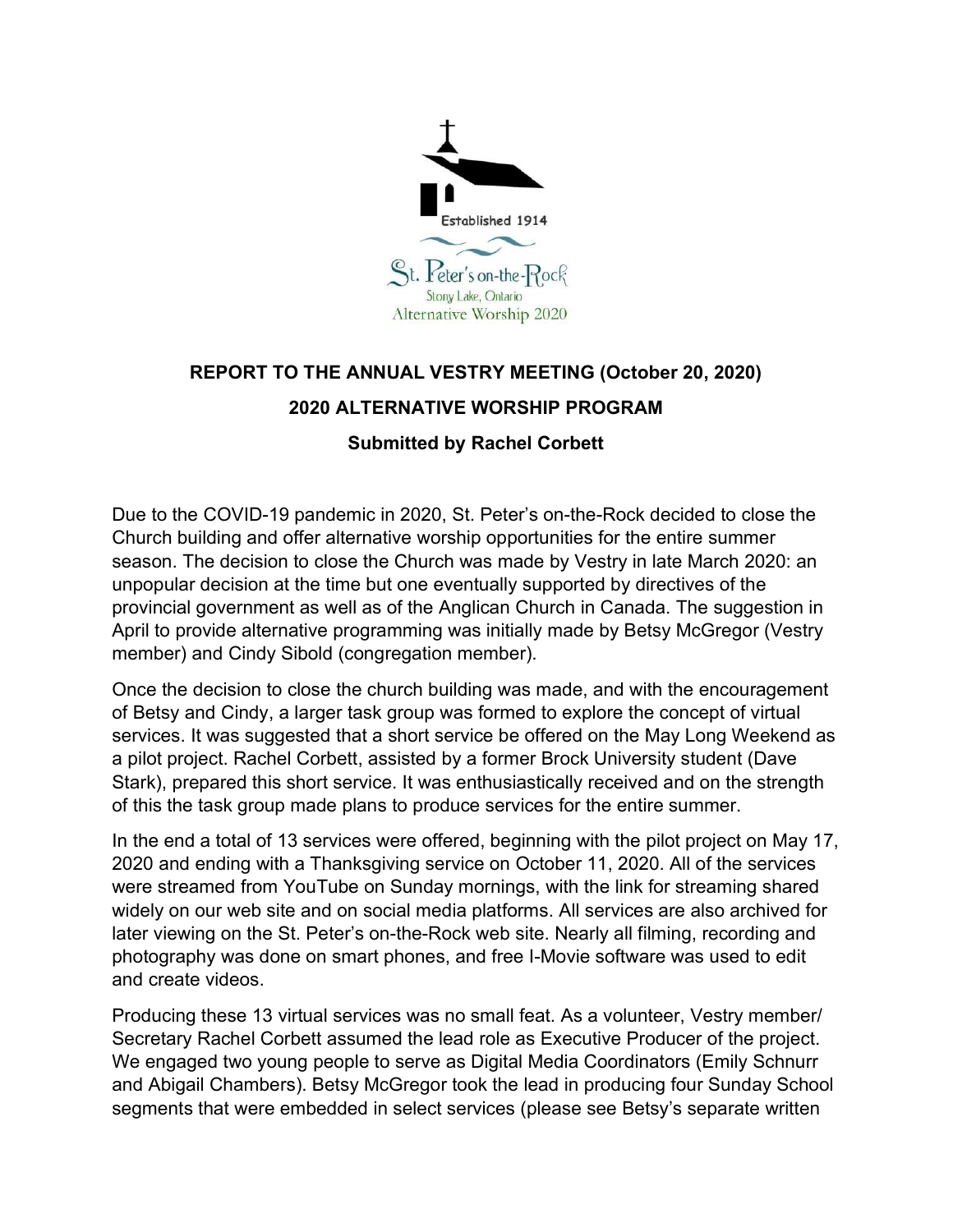report which provides a comprehensive summary). Helen Batten, our Music Director, assisted by her film-maker brother James Raffan, filmed exceptional music to accompany our services (please see Helen's separate written report which provides a comprehensive summary). The Edison singers, Bob Trennum, Ward and Morgan Strickland, Bruce Cole, Jeanne Lamon and Christina Mahler (formerly of Tafelmusik Baroque Orchestra), the Duketow family, Blair Mackenzie and Rachel Corbett offered various musical performances. Children were filmed delivering the Lord's Prayer, and all lessons were read by young people. Our priests Rev. Don Aitchison and Rev. Matt McMillan stepped up hugely to provide blessings, prayers and reflections. Stony Lakers both present and absent read Prayers of the People. Over 120 individuals contributed to, or participated in, these virtual services (see the end of this report for details!).

This effort was financially supported by members of the Stony Lake community. Each virtual service was dedicated to a loved one (or loved ones) who had passed away. Their families, and others, made these financial contributions. The memorial tributes were as follows:

June  $28<sup>th</sup>$  service – Rick Brooks-Hill Sr. – supported by the Brooks-Hill family, Carol and Bill Corner, and Jill and Bob Trennum

July  $5<sup>th</sup>$  service – John D'Eyncourt Strickland – supported by Ward Strickland

July  $12<sup>th</sup>$  service – Donald Hunt – supported by Nancy Hunt and the Hunt family

July  $19<sup>th</sup>$  service – Peggy and George Green – supported by Susie and Kevin McCarty and Bonnie and Pat Bunting

July  $26<sup>th</sup>$  service – Christie and Will Bentham – supported by the Bentham family

August  $2^{nd}$  service – Robert (Bob) Chittick – supported by John Chittick, Peter Chittick and Kate Fitzgibbons

August  $9<sup>th</sup>$  service – Bruce McCubbin – supported by Betty McCubbin and family, Lynda and Michael Thompson and Jill and Bob Trennum

August  $16<sup>th</sup>$  service – Frank Pindar – supported by Libby Pindar

August  $23<sup>rd</sup>$  service – Donna Howe-Kingdon – supported by June Cooper and the Cooper family

August  $30<sup>th</sup>$  – Hugh Jones – supported by Doreen Jones

The final service of the summer, September  $6<sup>th</sup>$ , was supported by Ann and Ross Dobbin in recognition of the work done by the Alternative Worship team. A sponsor was not sought for the Thanksgiving Service, but when longtime Stony Laker and churchgoer Sonny (Townsend) Cook passed away just weeks before the airing of the service, it was decided to recognize Sonny in a moving video.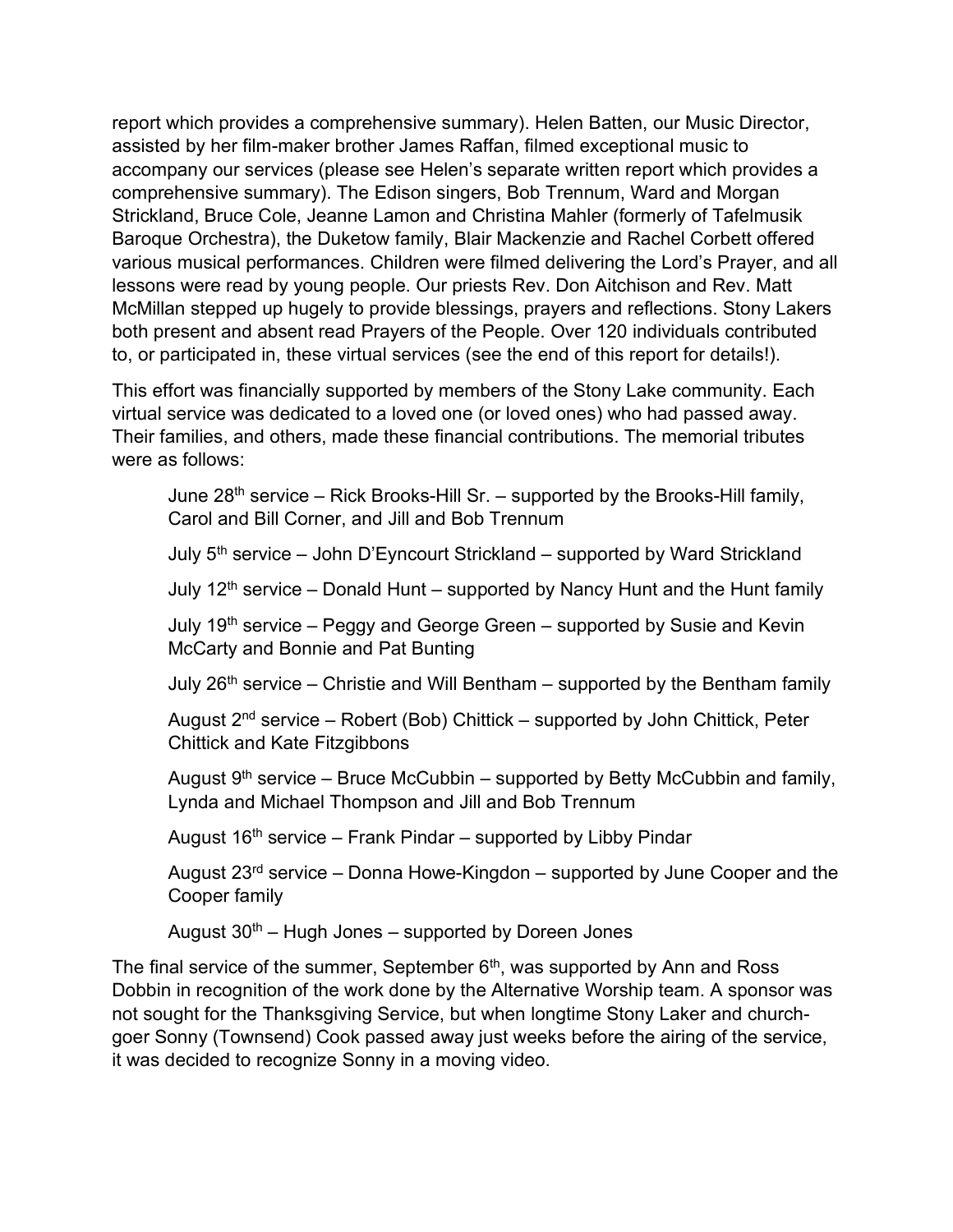Here is more information about each service (viewership numbers are at the time of writing this report):

May 17<sup>th</sup> (pilot project) – 19:31 minutes – 497 viewers June  $28<sup>th</sup> - 23:23$  minutes, 517 viewers July  $5<sup>th</sup> - 25:14$  minutes, 301 viewers July  $12<sup>th</sup> - 23:40$  minutes, 266 viewers July  $19^{th}$  – 26:21 minutes, 233 viewers July  $26<sup>th</sup> - 26:02$  minutes, 208 viewers August  $2<sup>nd</sup> - 22:25$  minutes, 251 viewers August  $9<sup>th</sup> - 27:30$  minutes, 231 viewers August  $16<sup>th</sup> - 25:48$  viewers, 293 viewers August 23rd – 26:15 minutes, 281 viewers August  $30<sup>th</sup> - 26:16$  minutes, 233 viewers September  $6<sup>th</sup> - 33:21$  minutes, 170 viewers October 11<sup>th</sup> – 174 viewers (this number may increase in the coming days and weeks)

Over the course of this year and in part as a result of the pandemic, St. Peter's on-the-Rock's digital footprint expanded significantly. Before the pandemic, a new web site was created (www.stpetersontherock.org), one that we could manage internally to suit our needs. We created a new email address (hellostpeters@gmail.com), cleaned up our Facebook page (St. Peter's on-the-Rock), and created an Instagram account (@hellostpeters) and a YouTube Channel. Mailchimp software was used to send a handful of short e-mail updates to approximately 250 individuals on our mailing list. Our virtual services were widely shared through Cottage Associations and various Facebook groups on our lake and also throughout the Kawarthas. We have created a secure Google drive to maintain digital records, including all our recorded services. I would like to personally thank Tony Whittingham, Ward Strickland and Martha Hunt for their photographic images which were featured abundantly in our services and on our digital platforms.

In closing, it is my hope that we return to in-person worship next summer. If not, then the Alternative Worship program can be repeated but I fear it may lack the novelty, engagement and creativity that it enjoyed this summer. I would be happy to advise on logistical aspects of how to replicate such a program in 2021, if required. I would like to also offer some suggestions for next year's in-Church worship: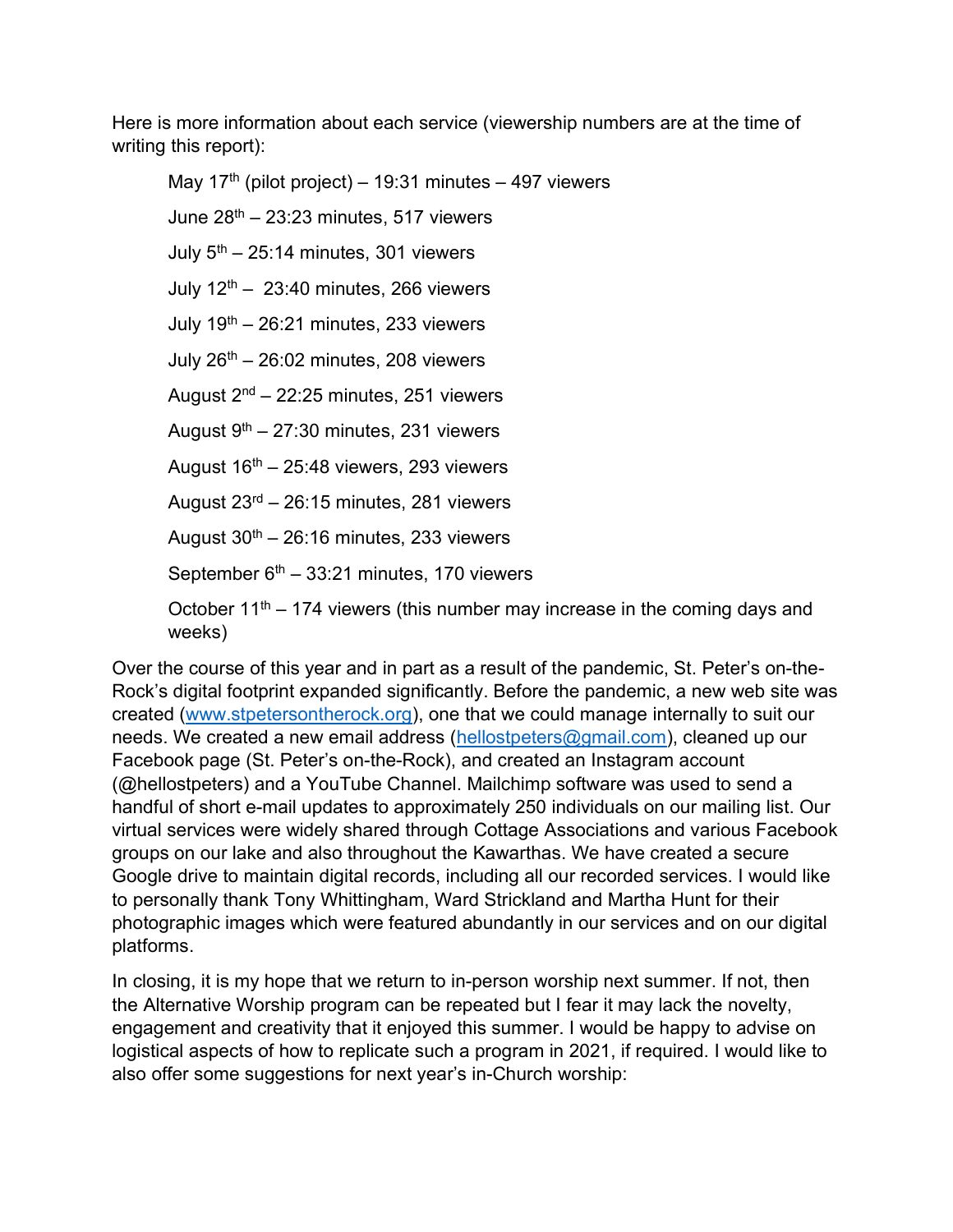- Let's continue to use the modern, 'Message' version of the bible for readings;
- Let's continue to keep youth engaged in doing the readings;
- Let's occasionally have two people deliver Prayers of the People (the tag-team approach that we did twice this summer received positive feedback); and
- Let us maintain the high level of engagement, innovation and goodwill that we have cultivated this summer into our activities in 2021 and beyond.

## For a closing snapshot of the year 2020, consider this:

3,645 views on YouTube (and growing)

302 followers on Facebook (and growing)

122 individual participants in Alternative Worship videos

97 recordings of Helen (by her brother James Raffan) made on one day in June

65 different musical offerings

43 followers on Instagram (and growing)

35 subscribers on our YouTube channel (and growing)

29 individuals involved in the Sunday School productions

28 readers of Lessons and Prayers of the People

27 individuals involved in special musical performances, including a world premiere on bagpipes

16 Wardens' Meetings

15 videos introducing hymns and other special pieces

13 virtual services, remaining on YouTube forever and archived on our secure drive

12 renditions of children reciting the Lord's prayer, including one in French

7 Alternative Worship planning meetings

4 Sunday School segments

2 Digital Media Coordinators

1 brand new web site

It has been a thrilling ride!